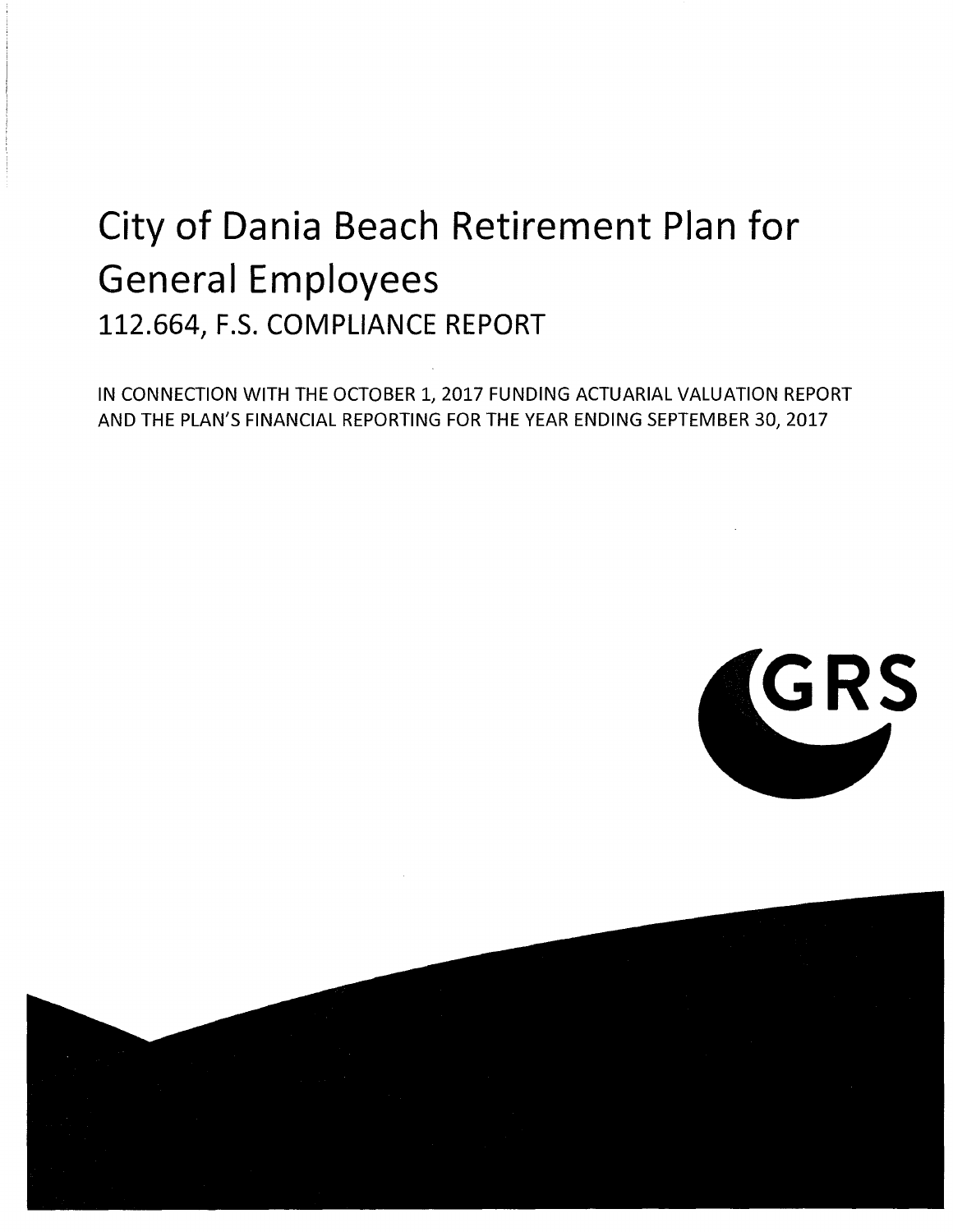

June 28, 2018

Board of Trustees City of Dania Beach Retirement Plan for General Employees Dania Beach, Florida

Dear Board Members:

Gabriel, Roeder, Smith & Company (GRS) has been engaged by the City of Dania Beach Retirement Plan for General Employees (Plan) to prepare a disclosure report to satisfy the requirements set forth in Ch. 112.664, F.S. and as further required pursuant to Ch. 60T-1.0035, F.A.C.

This report was prepared at the request of the Board and is intended for use by the Retirement System and those designated or approved by the Board. This report may be provided to parties other than the System only in its entirety and only with the permission of the Board.

The purpose of the report is to provide the required information specified in Ch. 112.664, F.S. as well as supplement this information with additional exhibits. This report should not be relied on for any purpose other than the purpose described above.

The findings in this report are based on data or other information through September 30, 2017. Future actuarial measurements may differ significantly from the current measurements presented in this report due to such factors as the following: plan experience differing from that anticipated by the economic or demographic assumptions; changes in economic or demographic assumptions; increases or decreases expected as part of the natural operation of the methodology used for these measurements (such as the end of an amortization period or additional cost or contribution requirements based on the plan's funded status); and changes in plan provisions or applicable law. The scope of this engagement does not include an analysis of the potential range of such measurements.

This report was based upon information furnished by the Plan Administrator and the City concerning Retirement Plan benefits, financial transactions, plan provisions and active members, terminated members, retirees and beneficiaries. We checked for internal and year-to-year consistency, but did not otherwise audit the data. We are not responsible for the accuracy or completeness of the information provided by the Plan Administrator and the City.

Except as otherwise indicated as required for the disclosures contained herein, this report was prepared using certain assumptions selected by the Board as described in our October 1, 2017 actuarial valuation report. This report is also based on the Plan Provisions, census data, and financial information as summarized in our October 1, 2017 actuarial valuation report. Please refer to the October 1, 2017 actuarial valuation report, dated May 1, 2018, for summaries and descriptions of this information.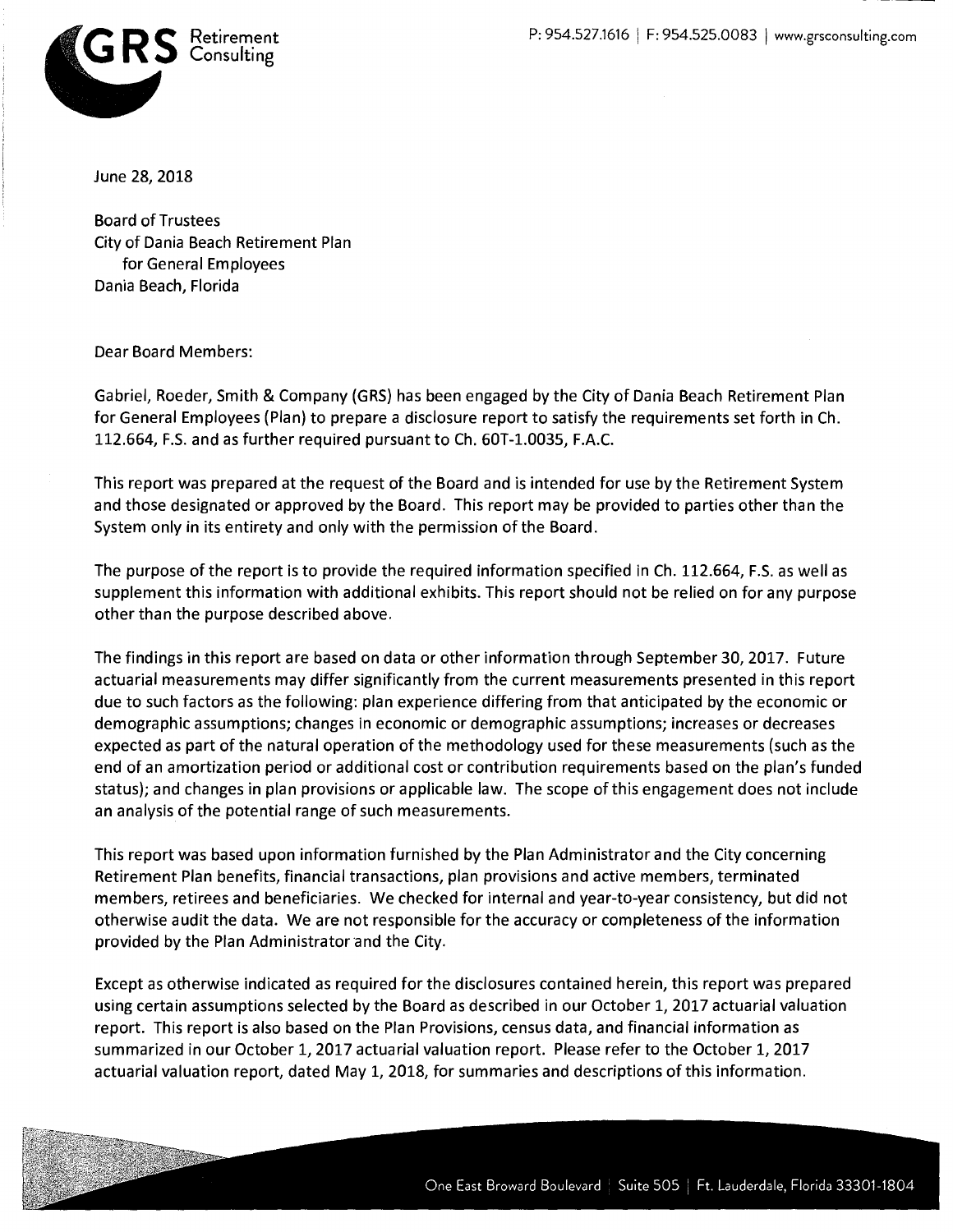The use of an investment return assumption that is 2% higher than the investment return assumption used to determine the funding requirements does not represent an estimate of future Plan experience nor does it reflect an observation of future return estimates inherent in financial market data. The use of this investment return assumption is provided as a counterpart to the Chapter 112.664, Florida Statutes requirement to utilize an investment return assumption that is 2% lower than the assumption used to determine the funding requirements. The inclusion of the additional exhibits showing the effect of using a 2% higher investment return assumption shows a more complete assessment of the range of possible results as opposed to showing a one-sided range as required by Florida Statutes.

Melissa R. Moskovitz and Jeffrey Amrose are members of the American Academy of Actuaries and meet the Qualification Standards of the American Academy of Actuaries to render the actuarial opinions contained herein. The signing actuaries are independent of the plan sponsor.

This report has been prepared by actuaries who have substantial experience valuing public employee retirement systems. To the best of our knowledge the information contained in this report is accurate and fairly presents the actuarial position of the Retirement Plan as of the valuation date. All calculations have been made in conformity with generally accepted actuarial principles and practices, with the Actuarial Standards of Practice issued by the Actuarial Standards Board and with applicable statutes.

With respect to the reporting standards for defined benefit retirement plans or systems contained in Section 112.664(1) F.S., the actuarial disclosures required under this section were prepared and completed by us or under our direct supervision, and we acknowledge responsibility for the results. To the best of our knowledge, the results are complete and accurate, and in our opinion, meet the requirements of Section 112.664(1), F.S. and Section 60T-1.0035, F.A.C.

Respectfully submitted,

GABRIEL, ROEDER, SMITH AND COMPANY

By Melusak Moskou

Melissa R. Moskovitz, MAAA, Enrolled Actuary No. 17-6467 Consultant & Actuary

By

rey Am rose, MAAA Enfolled Actuary No. 17-6599 Senior Consultant & Actuary

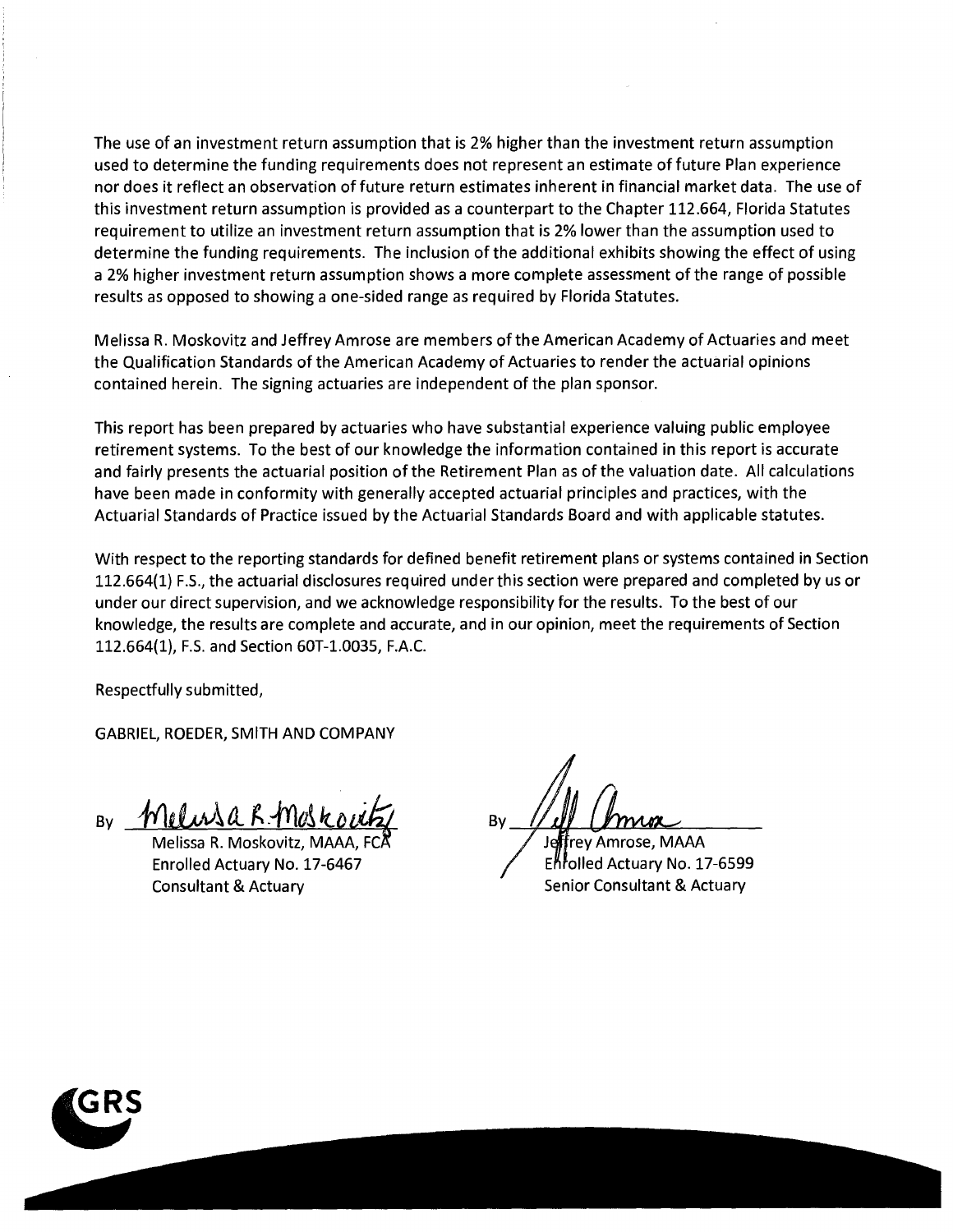#### **TABLE OF CONTENTS**

 $\sim$   $\sim$   $\sim$ 

### **Title**

#### **Page**

 $\hat{\mathcal{L}}$ 

Ch. 112.664, F.S. Results

Schedule of Changes in Net Pension Liability

 $\bar{\beta}$ 

|    | Using financial reporting assumptions per GASB Statement No. 67 |   |
|----|-----------------------------------------------------------------|---|
| 2. | Using assumptions prescribed in Section 112.664(1)(a), F.S.     |   |
| З. | Using assumptions prescribed in Section 112.664(1)(b), F.S.     | 3 |
| 4. | Using the mandated mortality and funding interest rate +2%      |   |
|    | <b>Assets Versus Benefit Payments Projections</b>               |   |
| 1. | Using assumptions from the Plan's latest Actuarial Valuation    |   |
| 2. | Using assumptions prescribed in Section 112.664(1)(a), F.S.     | 6 |
| З. | Using assumptions prescribed in Section 112.664(1)(b), F.S.     |   |
| 4. | Using the mandated mortality and funding interest rate +2%      | 8 |
|    | <b>Actuarially Determined Contribution</b>                      | q |

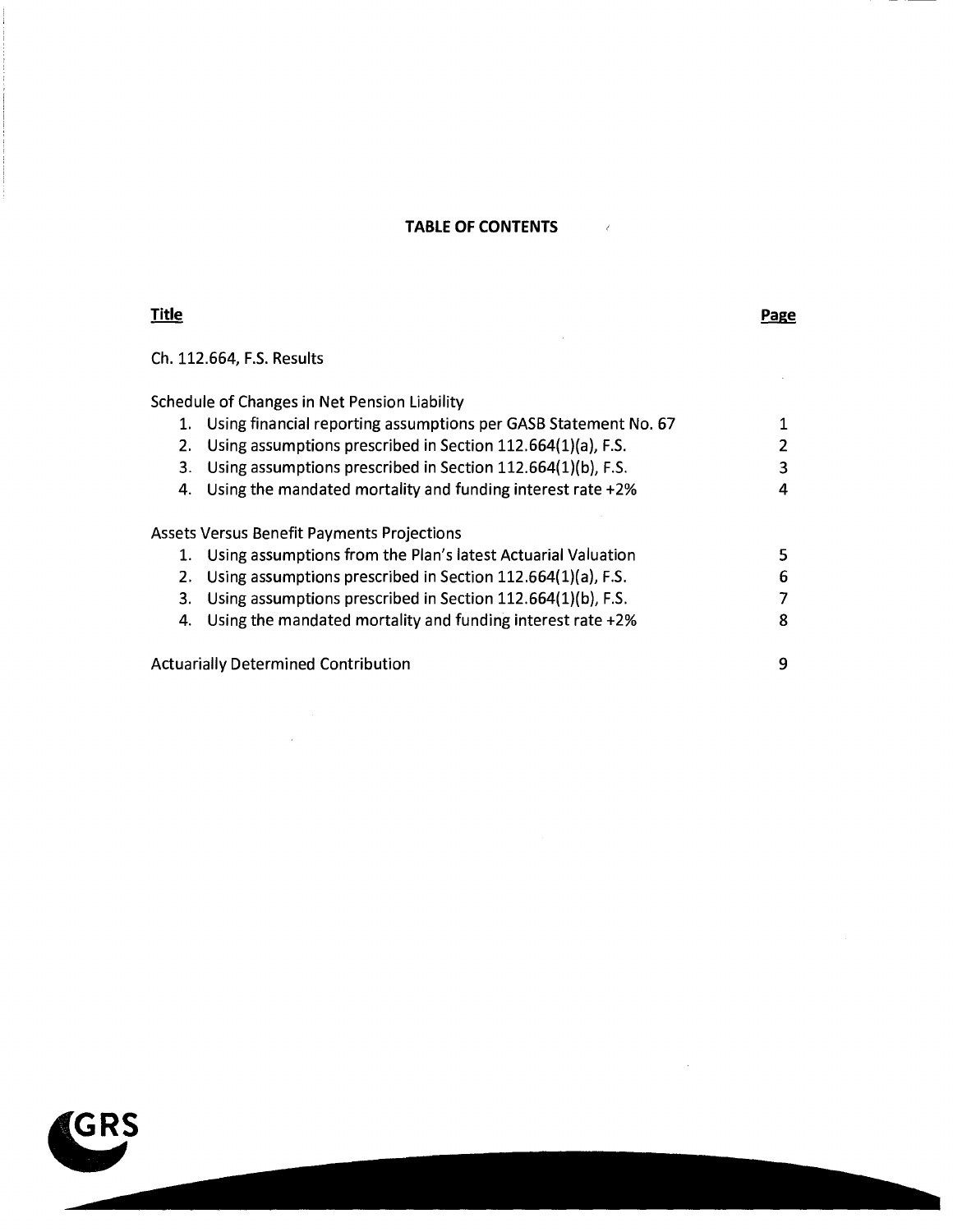## CHAPTER 112.664, FLORIDA STATUTES

## **RESULTS**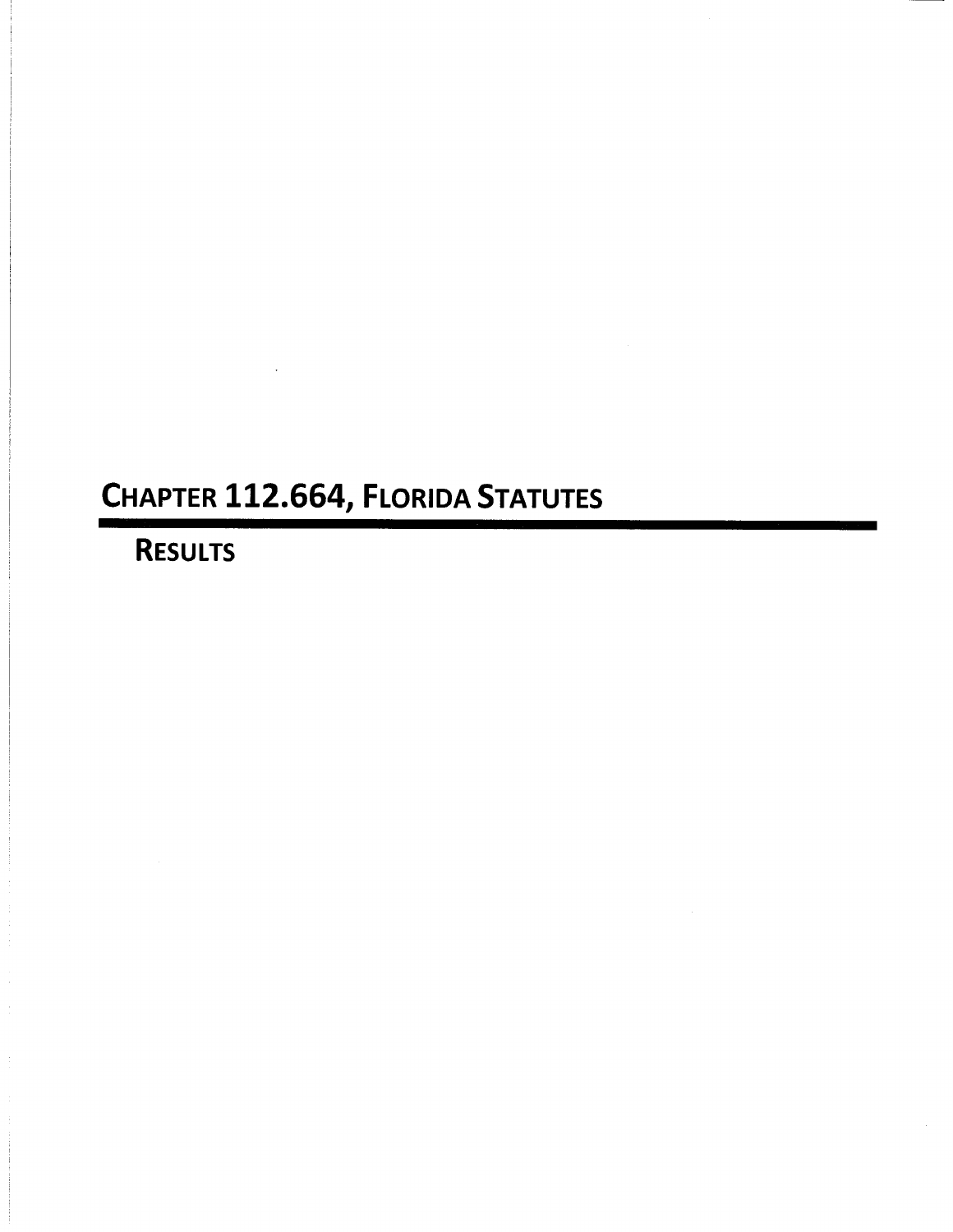## Schedule of Changes in the Employers' Net Pension Liability **Using Financial Reporting Assumptions per GASB Statement No. 67**

| Fiscal year ending September 30,                           | 2017                            |
|------------------------------------------------------------|---------------------------------|
| 1. Total pension liability                                 |                                 |
| a. Service Cost                                            | \$<br>295,811                   |
| b. Interest                                                | 1,798,696                       |
| c. Benefit Changes                                         |                                 |
| d. Difference between actual & expected experience & Other | 185,259                         |
| e. Assumption Changes                                      |                                 |
| f. Benefit Payments                                        | (2,058,718)                     |
| g. Contribution Refunds                                    |                                 |
| h. Net Change in Total Pension Liability                   | 221,048                         |
| i. Total Pension Liability - Beginning                     | 28,405,792                      |
| j. Total Pension Liability - Ending                        | \$<br>28,626,840                |
| 2. Plan Fiduciary Net Position                             |                                 |
| a. Contributions - Employer                                | \$<br>1,608,734                 |
| b. Contributions - Employer (From State)                   |                                 |
| c. Contributions - Non-Employer Contributing Entity        |                                 |
| d. Contributions - Member                                  | 273,005                         |
| e. Net Investment Income                                   | 2,055,278                       |
| f. Benefit Payments                                        | (2,058,718)                     |
| g. Contribution Refunds                                    |                                 |
| h. Administrative Expense                                  | (83, 809)                       |
| i. Other                                                   | (29, 967)                       |
| j. Net Change in Plan Fiduciary Net Position               | 1,764,523                       |
| k. Plan Fiduciary Net Position - Beginning                 | 20,576,548                      |
| I. Plan Fiduciary Net Position - Ending                    | \$<br>22,341,071                |
| 3. Net Pension Liability / (Asset)                         | 6,285,769                       |
| <b>Certain Key Assumptions</b>                             |                                 |
| <b>Valuation Date</b>                                      | 10/01/2016                      |
| <b>Measurement Date</b>                                    | 09/30/2017                      |
| <b>Investment Return Assumption</b>                        | 6.50%                           |
| <b>Mortality Table</b>                                     | FRS Mortality for Regular Class |
|                                                            | Members (for the 7/1/2016       |
|                                                            | valuation)                      |

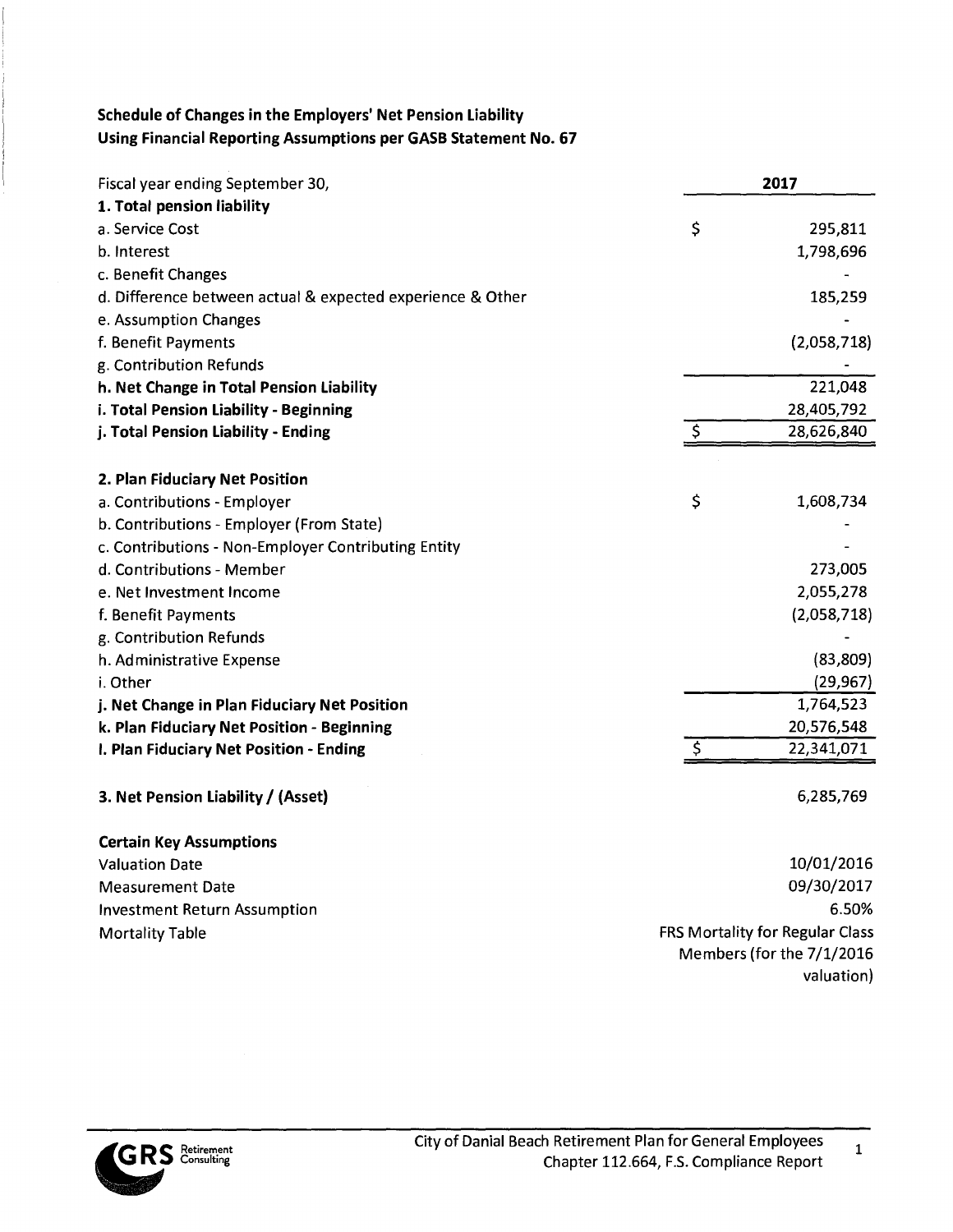#### **Schedule of Changes in the Employers' Net Pension Liability Using Assumptions required under 112.664(1)(a), F.S.**

| Fiscal year ending September 30,                           | 2017                                   |
|------------------------------------------------------------|----------------------------------------|
| 1. Total pension liability                                 |                                        |
| a. Service Cost                                            | \$<br>295,811                          |
| b. Interest                                                | 1,798,696                              |
| c. Benefit Changes                                         |                                        |
| d. Difference between actual & expected experience & Other | 185,259                                |
| e. Assumption Changes                                      |                                        |
| f. Benefit Payments                                        | (2,058,718)                            |
| g. Contribution Refunds                                    |                                        |
| h. Net Change in Total Pension Liability                   | 221,048                                |
| i. Total Pension Liability - Beginning                     | 28,405,792                             |
| j. Total Pension Liability - Ending                        | \$<br>28,626,840                       |
| 2. Plan Fiduciary Net Position                             |                                        |
| a. Contributions - Employer                                | \$<br>1,608,734                        |
| b. Contributions - Employer (From State)                   |                                        |
| c. Contributions - Non-Employer Contributing Entity        |                                        |
| d. Contributions - Member                                  | 273,005                                |
| e. Net Investment Income                                   | 2,055,278                              |
| f. Benefit Payments                                        | (2,058,718)                            |
| g. Contribution Refunds                                    |                                        |
| h. Administrative Expense                                  | (83, 809)                              |
| i. Other                                                   | (29, 967)                              |
| j. Net Change in Plan Fiduciary Net Position               | 1,764,523                              |
| k. Plan Fiduciary Net Position - Beginning                 | 20,576,548                             |
| I. Plan Fiduciary Net Position - Ending                    | $\varsigma$<br>22,341,071              |
| 3. Net Pension Liability / (Asset)                         | 6,285,769                              |
| <b>Certain Key Assumptions</b>                             |                                        |
| <b>Valuation Date</b>                                      | 10/01/2016                             |
| <b>Measurement Date</b>                                    | 09/30/2017                             |
| <b>Investment Return Assumption</b>                        | 6.50%                                  |
| <b>Mortality Table</b>                                     | <b>FRS Mortality for Regular Class</b> |
|                                                            | Members (for the 7/1/2016              |
|                                                            | valuation)                             |



 $\bar{z}$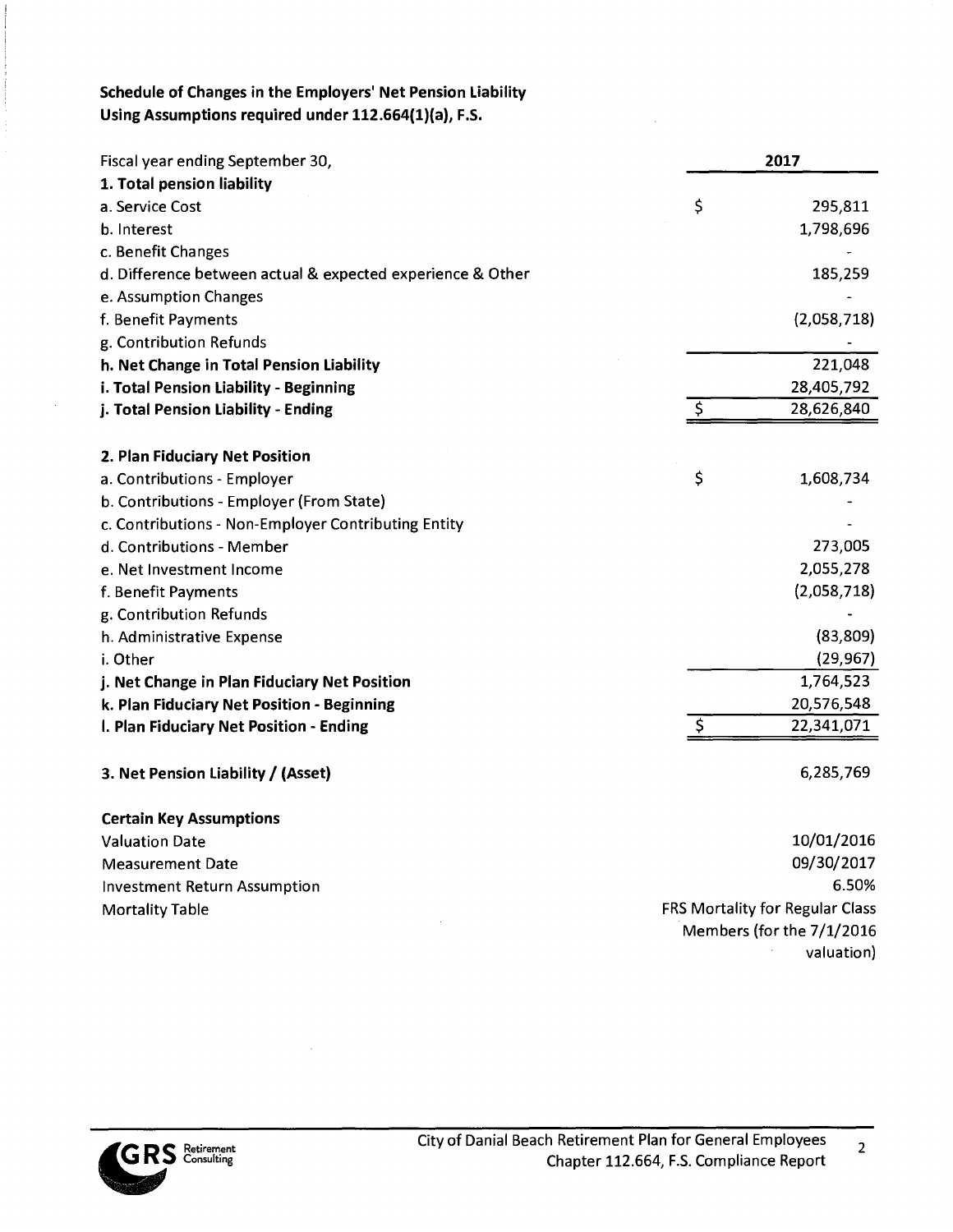## **Schedule of Changes in the Employers' Net Pension Liability Using Assumptions required under 112.664(1)(b), F.S.**

| Fiscal year ending September 30,                           |         | 2017                            |
|------------------------------------------------------------|---------|---------------------------------|
| 1. Total pension liability                                 |         |                                 |
| a. Service Cost                                            | \$      | 431,966                         |
| b. Interest                                                |         | 1,559,575                       |
| c. Benefit Changes                                         |         |                                 |
| d. Difference between actual & expected experience & Other |         |                                 |
| e. Assumption Changes                                      |         |                                 |
| f. Benefit Payments                                        |         | (2,058,718)                     |
| g. Contribution Refunds                                    |         |                                 |
| h. Net Change in Total Pension Liability                   |         | (67, 177)                       |
| i. Total Pension Liability - Beginning                     |         | 35,254,618                      |
| j. Total Pension Liability - Ending                        | $\zeta$ | 35,187,441                      |
| 2. Plan Fiduciary Net Position                             |         |                                 |
| a. Contributions - Employer                                | \$      | 1,608,734                       |
| b. Contributions - Employer (From State)                   |         |                                 |
| c. Contributions - Non-Employer Contributing Entity        |         |                                 |
| d. Contributions - Member                                  |         | 273,005                         |
| e. Net Investment Income                                   |         | 2,055,278                       |
| f. Benefit Payments                                        |         | (2,058,718)                     |
| g. Contribution Refunds                                    |         |                                 |
| h. Administrative Expense                                  |         | (83,809)                        |
| i. Other                                                   |         | (29, 967)                       |
| j. Net Change in Plan Fiduciary Net Position               |         | 1,764,523                       |
| k. Plan Fiduciary Net Position - Beginning                 |         | 20,576,548                      |
| I. Plan Fiduciary Net Position - Ending                    | \$      | 22,341,071                      |
| 3. Net Pension Liability / (Asset)                         |         | 12,846,370                      |
| <b>Certain Key Assumptions</b>                             |         |                                 |
| <b>Valuation Date</b>                                      |         | 10/01/2016                      |
| <b>Measurement Date</b>                                    |         | 09/30/2017                      |
| <b>Investment Return Assumption</b>                        |         | 4.50%                           |
| <b>Mortality Table</b>                                     |         | FRS Mortality for Regular Class |
|                                                            |         | Members (for the 7/1/2016       |
|                                                            |         | valuation)                      |



 $\overline{3}$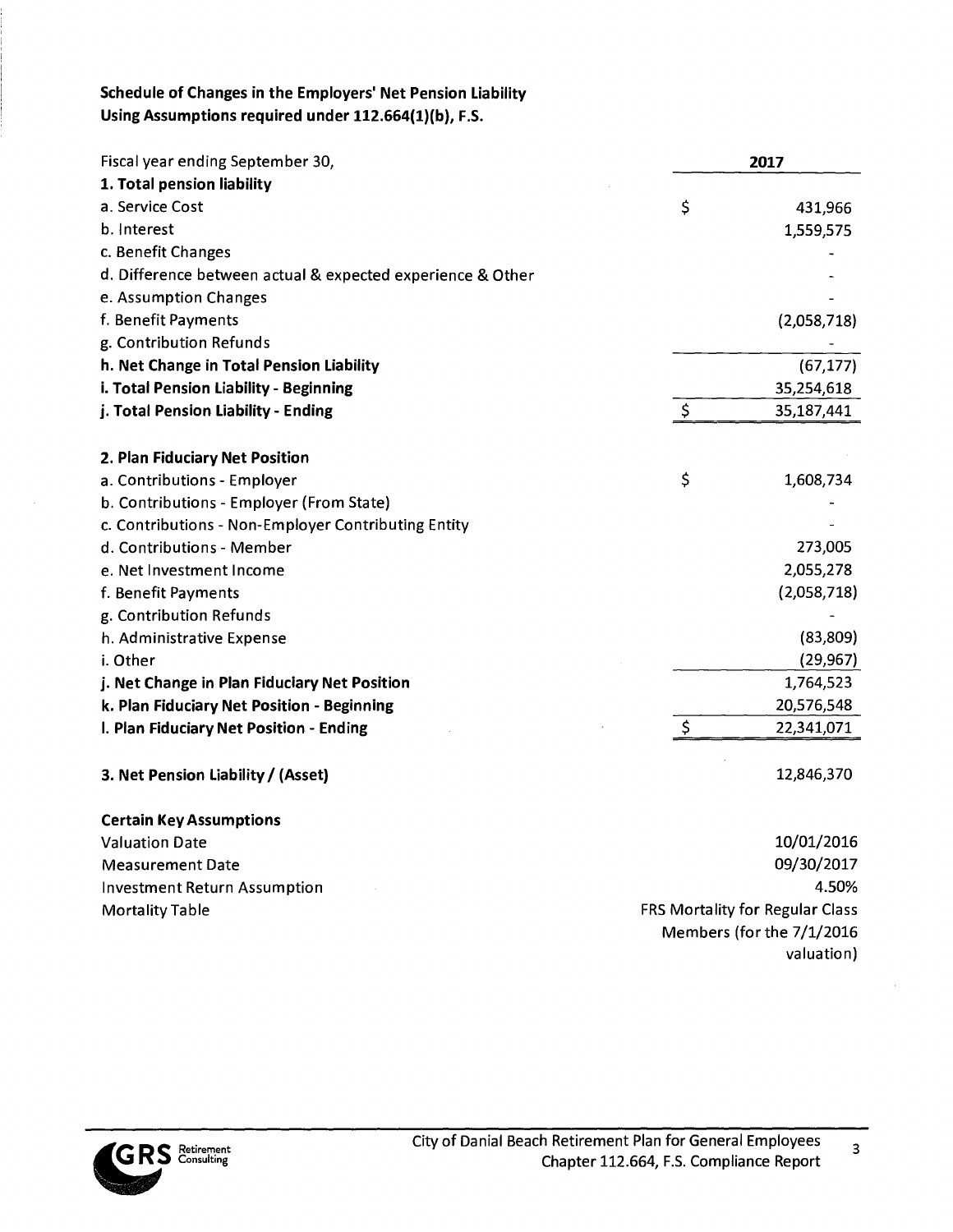### **Schedule of Changes in the Employers' Net Pension Liability Using Assumptions under 112.664(1)(b), F.S. except 2% higher investment return assumption**

| Fiscal year ending September 30,                           | 2017 |                                        |
|------------------------------------------------------------|------|----------------------------------------|
| 1. Total pension liability                                 |      |                                        |
| a. Service Cost                                            | \$   | 220,302                                |
| b. Interest                                                |      | 1,961,009                              |
| c. Benefit Changes                                         |      |                                        |
| d. Difference between actual & expected experience & Other |      |                                        |
| e. Assumption Changes                                      |      |                                        |
| f. Benefit Payments                                        |      | (2,058,718)                            |
| g. Contribution Refunds                                    |      |                                        |
| h. Net Change in Total Pension Liability                   |      | 122,593                                |
| i. Total Pension Liability - Beginning                     |      | 23,879,752                             |
| j. Total Pension Liability - Ending                        | \$   | 24,002,345                             |
| 2. Plan Fiduciary Net Position                             |      |                                        |
| a. Contributions - Employer                                | \$   | 1,608,734                              |
| b. Contributions - Employer (From State)                   |      |                                        |
| c. Contributions - Non-Employer Contributing Entity        |      |                                        |
| d. Contributions - Member                                  |      | 273,005                                |
| e. Net Investment Income                                   |      | 2,055,278                              |
| f. Benefit Payments                                        |      | (2,058,718)                            |
| g. Contribution Refunds                                    |      |                                        |
| h. Administrative Expense                                  |      | (83, 809)                              |
| i. Other                                                   |      | (29, 967)                              |
| j. Net Change in Plan Fiduciary Net Position               |      | 1,764,523                              |
| k. Plan Fiduciary Net Position - Beginning                 |      | 20,576,548                             |
| I. Plan Fiduciary Net Position - Ending                    | \$   | 22,341,071                             |
| 3. Net Pension Liability / (Asset)                         |      | 1,661,274                              |
| <b>Certain Key Assumptions</b>                             |      |                                        |
| <b>Valuation Date</b>                                      |      | 10/01/2016                             |
| <b>Measurement Date</b>                                    |      | 09/30/2017                             |
| <b>Investment Return Assumption</b>                        |      | 8.50%                                  |
| <b>Mortality Table</b>                                     |      | <b>FRS Mortality for Regular Class</b> |
|                                                            |      | Members (for the 7/1/2016              |
|                                                            |      | valuation)                             |

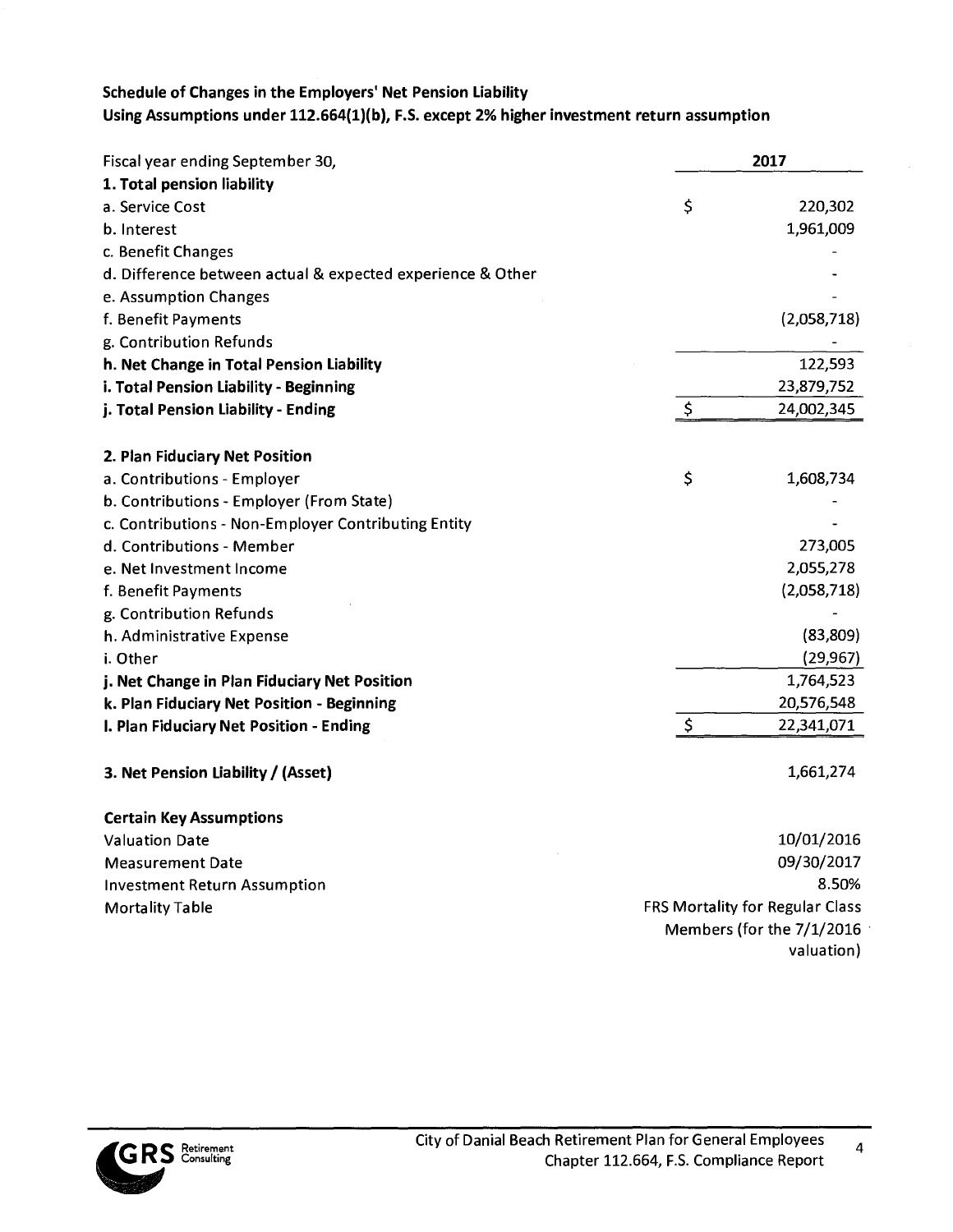Not Reflecting Any Contributions from the Employer, State or Employee

Using Assumptions from Plan's most recent actuarial valuation

|            | <b>Market Value of</b> | <b>Expected Investment</b> | <b>Projected Benefit</b> | <b>Market Value of</b> |
|------------|------------------------|----------------------------|--------------------------|------------------------|
| <b>FYE</b> | Assets (BOY)           | Return                     | <b>Payments</b>          | Assets (EOY)           |
| 2018       | 21,284,508             | 1,324,339                  | 1,820,138                | 20,788,709             |
| 2019       | 20,788,709             | 1,288,774                  | 1,922,825                | 20,154,658             |
| 2020       | 20,154,658             | 1,243,798                  | 2,038,605                | 19,359,851             |
| 2021       | 19,359,851             | 1,190,744                  | 2,081,432                | 18,469,163             |
| 2022       | 18,469,163             | 1,132,174                  | 2,102,206                | 17,499,131             |
| 2023       | 17,499,131             | 1,069,325                  | 2,095,966                | 16,472,489             |
| 2024       | 16,472,489             | 1,002,999                  | 2,083,478                | 15,392,010             |
| 2025       | 15,392,010             | 932,414                    | 2,094,367                | 14,230,057             |
| 2026       | 14,230,057             | 856,941                    | 2,092,700                | 12,994,297             |
| 2027       | 12,994,297             | 777,229                    | 2,073,844                | 11,697,683             |
| 2028       | 11,697,683             | 692,532                    | 2,086,684                | 10,303,531             |
| 2029       | 10,303,531             | 602,804                    | 2,059,232                | 8,847,104              |
| 2030       | 8,847,104              | 509,235                    | 2,025,451                | 7,330,887              |
| 2031       | 7,330,887              | 411,913                    | 1,987,527                | 5,755,273              |
| 2032       | 5,755,273              | 310,822                    | 1,946,793                | 4,119,302              |
| 2033       | 4,119,302              | 205,569                    | 1,913,418                | 2,411,453              |
| 2034       | 2,411,453              | 96,033                     | 1,868,029                | 639,457                |
| 2035       | 639,457                |                            | 1,819,106                |                        |
| 2036       |                        |                            | 1,768,575                |                        |
| 2037       |                        |                            | 1,716,800                |                        |
| 2038       |                        |                            | 1,660,560                |                        |
| 2039       |                        |                            | 1,603,847                |                        |
| 2040       |                        |                            | 1,545,052                |                        |
| 2041       |                        |                            | 1,484,356                |                        |
| 2042       |                        |                            | 1,421,689                |                        |
| 2043       |                        |                            | 1,356,501                |                        |

Number of years for which current market value of assets are adequate to sustain the payment of expected retirement benefits, **reflecting no contributions from the Employer, Employee or State, contrary to Florida Statutes and Plan provisions:** 17.33

| <b>Certain Key Assumptions</b>         |                                                                      |
|----------------------------------------|----------------------------------------------------------------------|
| Valuation Investment return assumption | 6.50%                                                                |
| <b>Valuation Mortality Table</b>       | FRS Mortality for Regular Class Members (for the 7/1/2016 valuation) |

**Note: As required in Section 112.664(1)(c) of the Florida Statutes, the projection of the Fund assets do not**  include contributions from the Employer, Employee or State, which is contrary to Florida Statutes and Plan provisions. For this reason, these projections should not be viewed as a representation of the amount of time the Fund can sustain benefit payments. Under the GASB standards which DO include contributions from the employer, employee and State, the Fund is expected to be able to sustain the benefit payment demands in the near-term and long-term future.

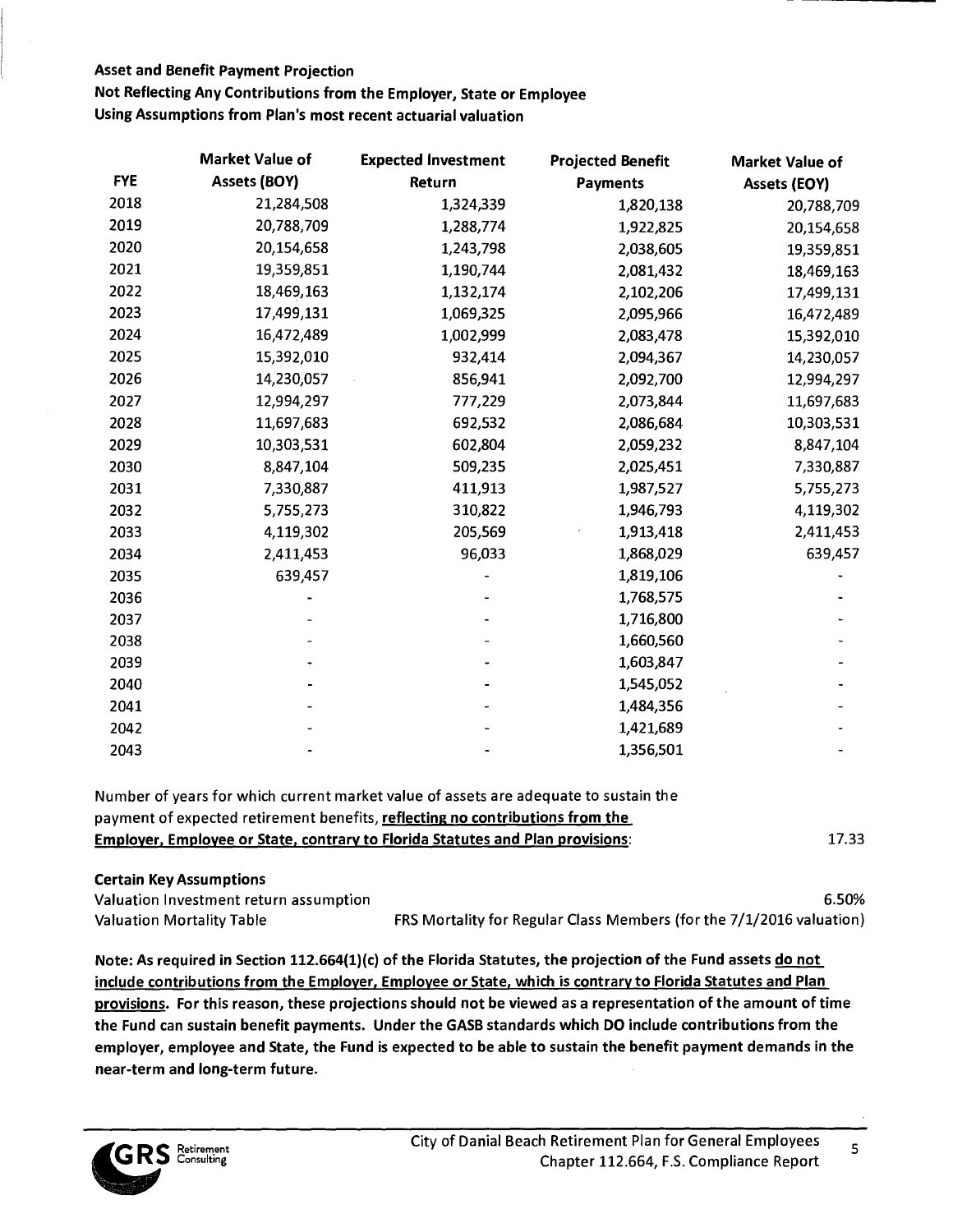Not Reflecting Any Contributions from the Employer, State or Employee

**Using Assumptions required under 112.664(1)(a), F.S.** 

|            | <b>Market Value of</b> | <b>Expected Investment</b> | <b>Projected Benefit</b> | Market Value of |
|------------|------------------------|----------------------------|--------------------------|-----------------|
| <b>FYE</b> | Assets (BOY)           | Return                     | <b>Payments</b>          | Assets (EOY)    |
| 2018       | 21,284,508             | 1,324,339                  | 1,820,138                | 20,788,709      |
| 2019       | 20,788,709             | 1,288,774                  | 1,922,825                | 20,154,658      |
| 2020       | 20,154,658             | 1,243,798                  | 2,038,605                | 19,359,851      |
| 2021       | 19,359,851             | 1,190,744                  | 2,081,432                | 18,469,163      |
| 2022       | 18,469,163             | 1,132,174                  | 2,102,206                | 17,499,131      |
| 2023       | 17,499,131             | 1,069,325                  | 2,095,966                | 16,472,489      |
| 2024       | 16,472,489             | 1,002,999                  | 2,083,478                | 15,392,010      |
| 2025       | 15,392,010             | 932,414                    | 2,094,367                | 14,230,057      |
| 2026       | 14,230,057             | 856,941                    | 2,092,700                | 12,994,297      |
| 2027       | 12,994,297             | 777,229                    | 2,073,844                | 11,697,683      |
| 2028       | 11,697,683             | 692,532                    | 2,086,684                | 10,303,531      |
| 2029       | 10,303,531             | 602,804                    | 2,059,232                | 8,847,104       |
| 2030       | 8,847,104              | 509,235                    | 2,025,451                | 7,330,887       |
| 2031       | 7,330,887              | 411,913                    | 1,987,527                | 5,755,273       |
| 2032       | 5,755,273              | 310,822                    | 1,946,793                | 4,119,302       |
| 2033       | 4,119,302              | 205,569                    | 1,913,418                | 2,411,453       |
| 2034       | 2,411,453              | 96,033                     | 1,868,029                | 639,457         |
| 2035       | 639,457                |                            | 1,819,106                |                 |
| 2036       |                        |                            | 1,768,575                |                 |
| 2037       |                        |                            | 1,716,800                |                 |
| 2038       |                        |                            | 1,660,560                |                 |
| 2039       |                        |                            | 1,603,847                |                 |
| 2040       |                        |                            | 1,545,052                |                 |
| 2041       |                        |                            | 1,484,356                |                 |
| 2042       |                        |                            | 1,421,689                |                 |
| 2043       |                        |                            | 1,356,501                |                 |

| Number of years for which current market value of assets are adequate to sustain the  |       |
|---------------------------------------------------------------------------------------|-------|
| payment of expected retirement benefits, reflecting no contributions from the         |       |
| <b>Employer, Employee or State, contrary to Florida Statutes and Plan provisions:</b> | 17.33 |

| <b>Certain Key Assumptions</b>         |                                                                      |
|----------------------------------------|----------------------------------------------------------------------|
| Valuation Investment return assumption | 6.50%                                                                |
| <b>Valuation Mortality Table</b>       | FRS Mortality for Regular Class Members (for the 7/1/2016 valuation) |

Note: As required in Section 112.664(1)(c) of the Florida Statutes, the projection of the Fund assets do not include contributions from the Employer, Employee or State, which is contrary to Florida Statutes and Plan provisions. For this reason, these projections should not be viewed as a representation of the amount of time the Fund can sustain benefit payments. Under the GASB standards which DO include contributions from the employer, employee and State, the Fund is expected to be able to sustain the benefit payment demands in the near-term and long-term future.

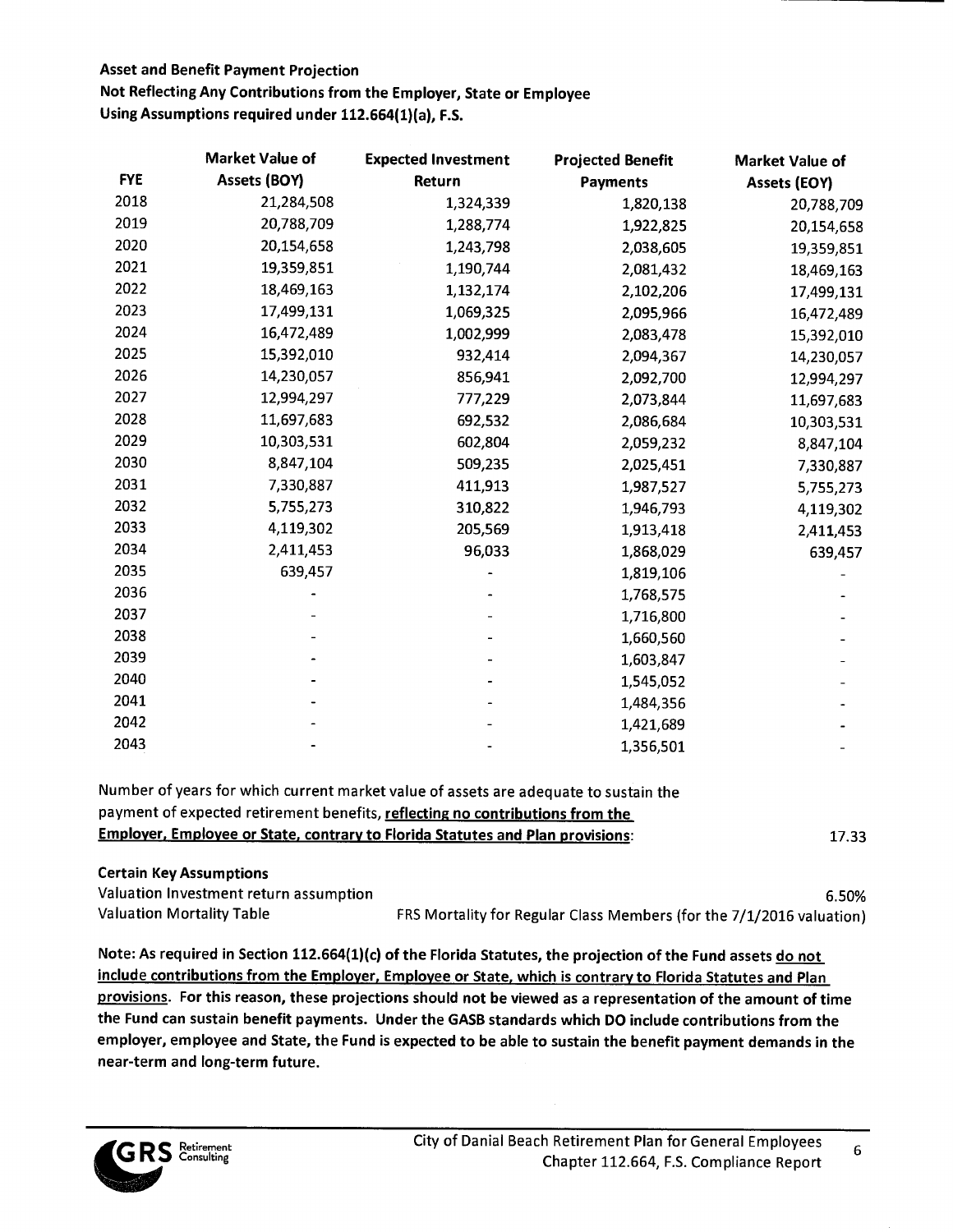Not Reflecting Any Contributions from the Employer, State or Employee **Using Assumptions required under 112.664(1)(b), F.S.** 

|            | Market Value of | <b>Expected Investment</b> | <b>Projected Benefit</b> | <b>Market Value of</b> |
|------------|-----------------|----------------------------|--------------------------|------------------------|
| <b>FYE</b> | Assets (BOY)    | Return                     | <b>Payments</b>          | Assets (EOY)           |
| 2018       | 21,284,508      | 916,850                    | 1,820,138                | 20,381,220             |
| 2019       | 20,381,220      | 873,891                    | 1,922,825                | 19,332,286             |
| 2020       | 19,332,286      | 824,084                    | 2,038,605                | 18,117,765             |
| 2021       | 18,117,765      | 768,467                    | 2,081,432                | 16,804,801             |
| 2022       | 16,804,801      | 708,916                    | 2,102,206                | 15,411,511             |
| 2023       | 15,411,511      | 646,359                    | 2,095,966                | 13,961,904             |
| 2024       | 13,961,904      | 581,407                    | 2,083,478                | 12,459,833             |
| 2025       | 12,459,833      | 513,569                    | 2,094,367                | 10,879,035             |
| 2026       | 10,879,035      | 442,471                    | 2,092,700                | 9,228,806              |
| 2027       | 9,228,806       | 368,635                    | 2,073,844                | 7,523,597              |
| 2028       | 7,523,597       | 291,611                    | 2,086,684                | 5,728,524              |
| 2029       | 5,728,524       | 211,451                    | 2,059,232                | 3,880,743              |
| 2030       | 3,880,743       | 129,061                    | 2,025,451                | 1,984,353              |
| 2031       | 1,984,353       | 44,577                     | 1,987,527                | 41,403                 |
| 2032       | 41,403          |                            | 1,946,793                |                        |
| 2033       |                 |                            | 1,913,418                |                        |
| 2034       |                 |                            | 1,868,029                |                        |
| 2035       |                 |                            | 1,819,106                |                        |
| 2036       |                 |                            | 1,768,575                |                        |
| 2037       |                 |                            | 1,716,800                |                        |
| 2038       |                 |                            | 1,660,560                |                        |
| 2039       |                 |                            | 1,603,847                |                        |
| 2040       |                 |                            | 1,545,052                |                        |
| 2041       |                 |                            | 1,484,356                |                        |
| 2042       |                 |                            | 1,421,689                |                        |
| 2043       |                 |                            | 1,356,501                |                        |

Number of years for which current market value of assets are adequate to sustain the payment of expected retirement benefits, reflecting no contributions from the Employer, Employee or State, contrary to Florida Statutes and Plan provisions: 14.00

#### Certain Key **Assumptions**

Valuation Investment return assumption 4.50% Valuation Mortality Table FRS Mortality for Regular Class Members (for the 7/1/2016 valuation)

Note: As required in Section 112.664(1)(c) of the Florida Statutes, the projection of the Fund assets do not include contributions from the Employer, Employee or State, which is contrary to Florida Statutes and Plan provisions. For this reason, these projections should not be viewed as a representation of the amount of time the Fund can sustain benefit payments. Under the GASB standards which DO include contributions from the employer, employee and State, the Fund is expected to be able to sustain the benefit payment demands in the near-term and long-term future.

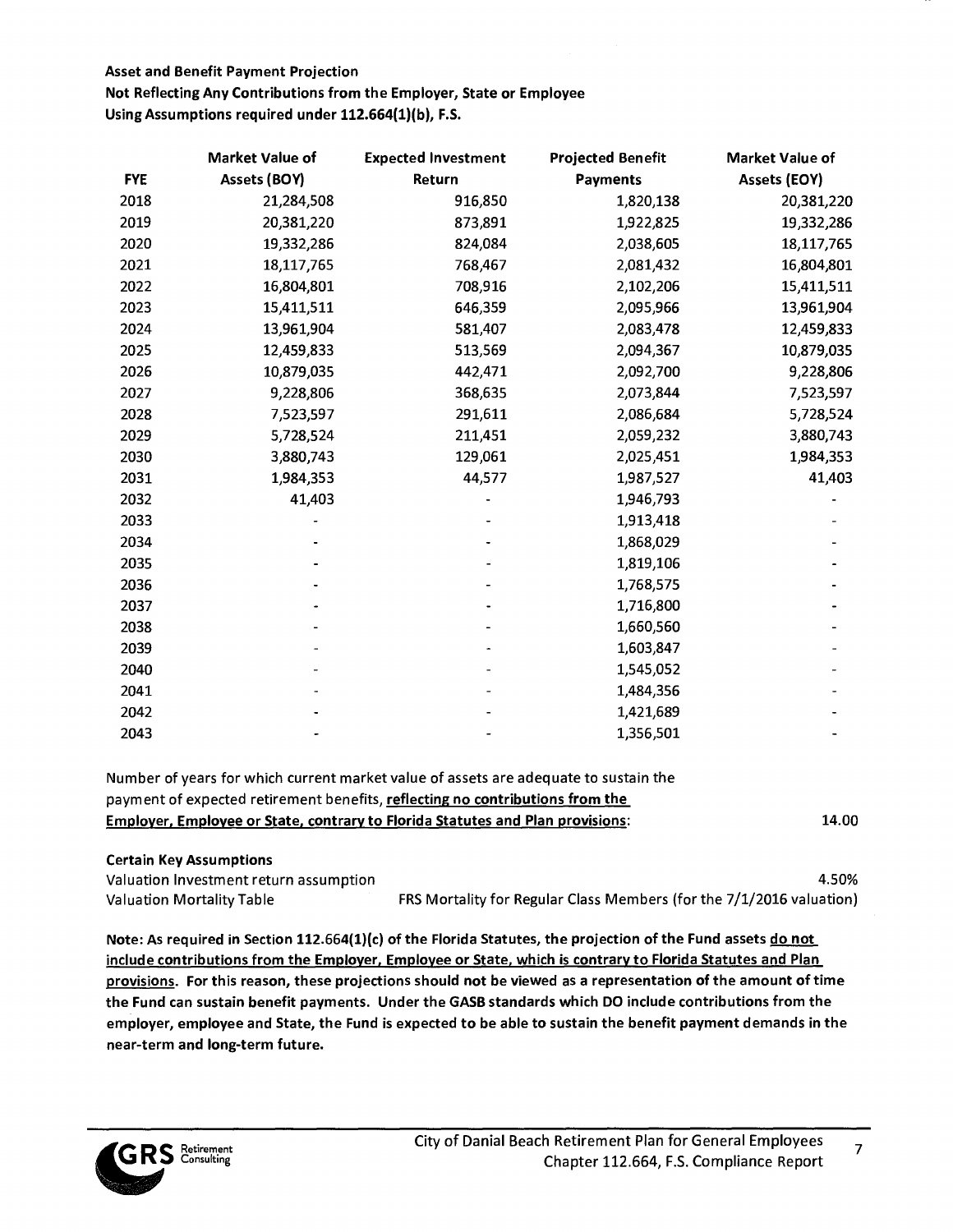Not Reflecting Any Contributions from the Employer, State or Employee

Using Assumptions under 112.664(1)(b), F.S. except 2% higher investment return **assumption** 

|            | <b>Market Value of</b> | <b>Expected Investment</b> | <b>Projected Benefit</b> | <b>Market Value of</b> |
|------------|------------------------|----------------------------|--------------------------|------------------------|
| <b>FYE</b> | Assets (BOY)           | Return                     | <b>Payments</b>          | <b>Assets (EOY)</b>    |
| 2018       | 21,284,508             | 1,731,827                  | 1,820,138                | 21,196,197             |
| 2019       | 21,196,197             | 1,719,957                  | 1,922,825                | 20,993,329             |
| 2020       | 20,993,329             | 1,697,792                  | 2,038,605                | 20,652,516             |
| 2021       | 20,652,516             | 1,667,003                  | 2,081,432                | 20,238,087             |
| 2022       | 20,238,087             | 1,630,894                  | 2,102,206                | 19,766,775             |
| 2023       | 19,766,775             | 1,591,097                  | 2,095,966                | 19,261,906             |
| 2024       | 19,261,906             | 1,548,714                  | 2,083,478                | 18,727,143             |
| 2025       | 18,727,143             | 1,502,797                  | 2,094,367                | 18,135,572             |
| 2026       | 18,135,572             | 1,452,584                  | 2,092,700                | 17,495,456             |
| 2027       | 17,495,456             | 1,398,975                  | 2,073,844                | 16,820,587             |
| 2028       | 16,820,587             | 1,341,066                  | 2,086,684                | 16,074,969             |
| 2029       | 16,074,969             | 1,278,855                  | 2,059,232                | 15,294,592             |
| 2030       | 15,294,592             | 1,213,959                  | 2,025,451                | 14,483,100             |
| 2031       | 14,483,100             | 1,146,594                  | 1,987,527                | 13,642,166             |
| 2032       | 13,642,166             | 1,076,845                  | 1,946,793                | 12,772,219             |
| 2033       | 12,772,219             | 1,004,318                  | 1,913,418                | 11,863,119             |
| 2034       | 11,863,119             | 928,974                    | 1,868,029                | 10,924,064             |
| 2035       | 10,924,064             | 851,233                    | 1,819,106                | 9,956,191              |
| 2036       | 9,956,191              | 771,112                    | 1,768,575                | 8,958,728              |
| 2037       | 8,958,728              | 688,528                    | 1,716,800                | 7,930,456              |
| 2038       | 7,930,456              | 603,515                    | 1,660,560                | 6,873,411              |
| 2039       | 6,873,411              | 516,076                    | 1,603,847                | 5,785,641              |
| 2040       | 5,785,641              | 426,115                    | 1,545,052                | 4,666,703              |
| 2041       | 4,666,703              | 333,585                    | 1,484,356                | 3,515,932              |
| 2042       | 3,515,932              | 238,432                    | 1,421,689                | 2,332,676              |
| 2043       | 2,332,676              | 140,626                    | 1,356,501                | 1,116,801              |
| 2044       | 1,116,801              | 40,097                     | 1,290,154                |                        |

Number of years for which current market value of assets are adequate to sustain the payment of expected retirement benefits, **reflecting no contributions from the Employer, Employee or State, contrary to Florida Statutes and Plan provisions:** 26.83

## **Certain Key Assumptions**  Valuation Investment return assumption 8.50% and the state of the state of the state of the state of the state of the state of the state of the state of the state of the state of the state of the state of the state of the Valuation Mortality Table FRS Mortality for Regular Class Members (for the 7/1/2016 valuation)

Note: As required in Section 112.664(1)(c) of the Florida Statutes, the projection of the Fund assets do not include contributions from the Employer, Employee or State, which is contrary to Florida Statutes and Plan provisions. For this reason, these projections should not be viewed as a representation of the amount of time the Fund can sustain benefit payments. Under the GASB standards which DO include contributions from the employer, employee and State, the Fund is expected to be able to sustain the benefit payment demands in the near-term and long-term future.